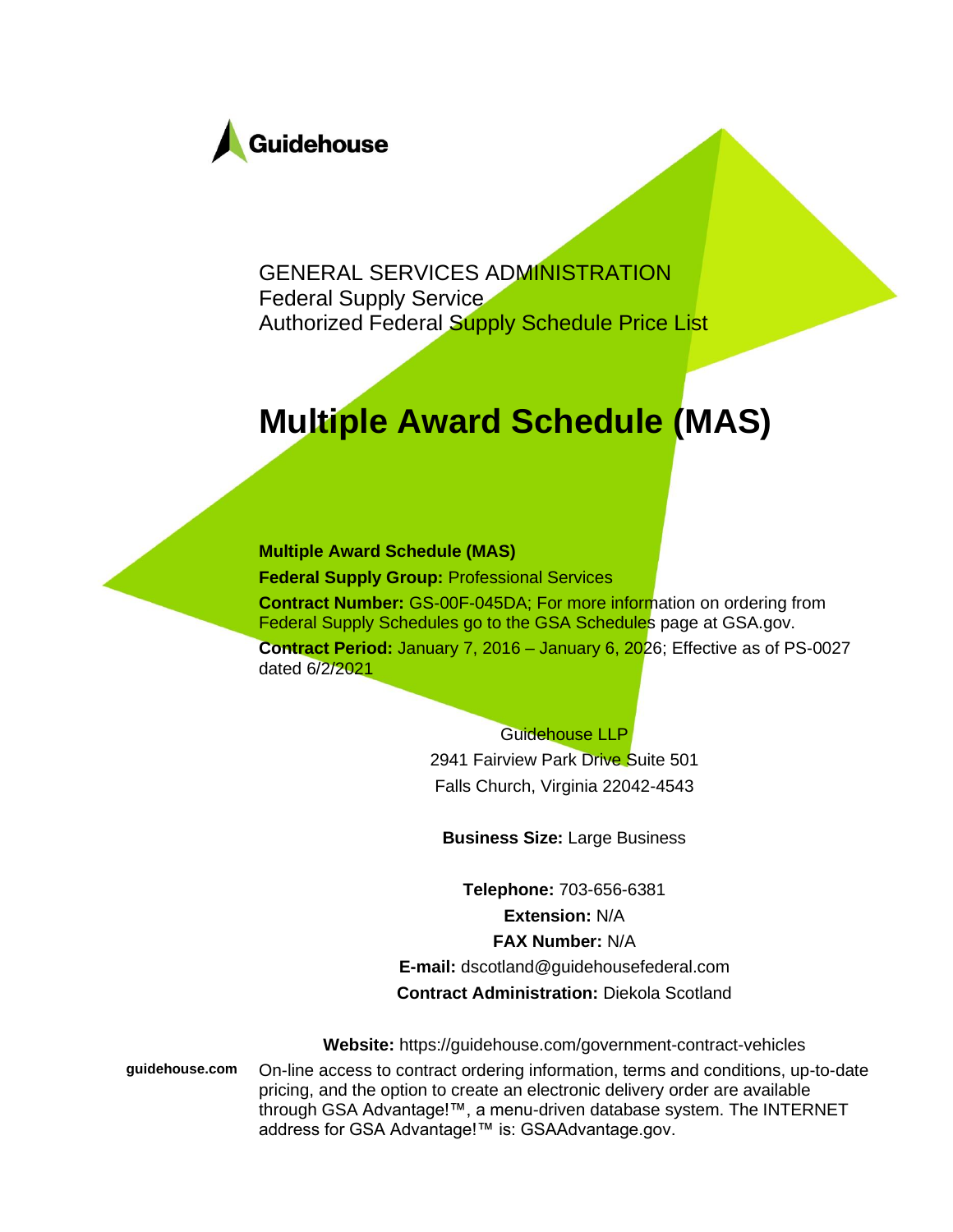### **Table of Contents**

| <b>Section</b> | Page |
|----------------|------|
|                |      |
|                |      |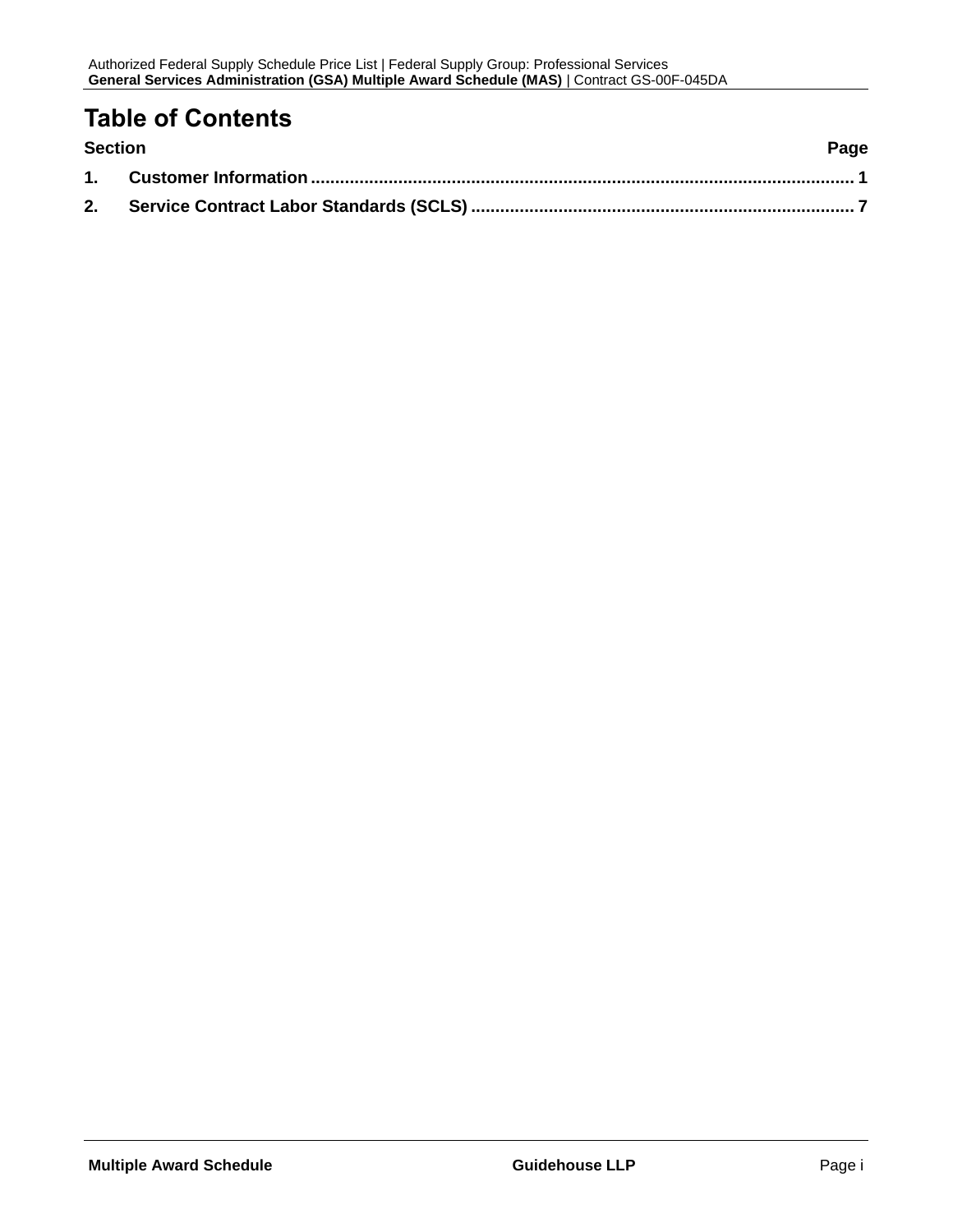### <span id="page-2-0"></span>**1. Customer Information**

#### **1a. Table of awarded special item number(s) with appropriate cross reference to item descriptions and awarded price(s):**

| <b>SIN</b> | <b>Recovery</b> | <b>SIN Description</b>                                                 |
|------------|-----------------|------------------------------------------------------------------------|
| 522310     | 522310RC        | Financial Advising, Loan Servicing, and Asset Management Services      |
| 541211     | 541211RC        | <b>Auditing Services</b>                                               |
| 541219     | 541219RC        | <b>Budget and Financial Management Services</b>                        |
| 541330ENG  | 541330ENGRC     | <b>Engineering Services</b>                                            |
| 541611     | 541611RC        | Management and Financial Consulting, Acquisition and Grants Management |
|            |                 | Support, and Business Program and Project Management Services          |
| 541614SVC  | 541614SVCRC     | Supply and Value Chain Management                                      |
| 541990RISK | 541990RISKRC    | <b>Risk Assessment and Mitigation Services</b>                         |
| 561210FS   | 561210FSRC      | <b>Facilities Support Services</b>                                     |
| 611430     | 611430RC        | Professional and Management Development Training                       |
| 54151S     | 54151S          | Information Technology Professional Services                           |
| 54151HACS  | 54151HACS       | <b>Highly Adaptive Cybersecurity Services</b>                          |
| <b>OLM</b> | <b>OLMRC</b>    | <b>Order-Level Materials</b>                                           |

**1b. Identification of the lowest priced model number and lowest unit price for that model for each special item number awarded in the contract. This price is the Government price based on a unit of one, exclusive of any quantity/dollar volume, prompt payment, or any other concession affecting price. Those contracts that have unit prices based on the geographic location of the customer, should show the range of the lowest price, and cite the areas to which the prices apply:** See Final Pricing beginning on page 2

**1c. If the Contractor is proposing hourly rates, a description of all corresponding commercial job titles, experience, functional responsibility and education for those types of employees or subcontractors who will perform services shall be provided. If hourly rates are not applicable, indicate "Not applicable" for this item:** See Labor Category Descriptions beginning on page 6

- **2. Maximum Order:** \$1,000,000.00
- **3. Minimum Order:** \$100.00
- **4. Geographic coverage (delivery area):** Worldwide

**5. Point(s) of production (city, county, and State or foreign country):** Same as company address

**6. Discount from list prices or statement of net price:** Government net prices (discounts already deducted).

**7. Quantity discounts:** Quantity discounts were incorporated in the contract for IT SINs 54151S and 54151HACS

| <b>Awarded Value</b> |                 |                         |  |  |  |  |
|----------------------|-----------------|-------------------------|--|--|--|--|
| From                 | To:             | <b>Minimum Discount</b> |  |  |  |  |
| \$1,000,001.00       | \$2,000,000.00  | 2%                      |  |  |  |  |
| \$2,000,001.00       | \$5,000,000.00  | 4%                      |  |  |  |  |
| \$5,000,001.00       | \$10,000,000.00 | 6%                      |  |  |  |  |
| \$10,000,001.00      | and up          | 8%                      |  |  |  |  |

**8. Prompt payment terms:** Net 30 days. Information for Ordering Offices: Prompt payment terms cannot be negotiated out of the contractual agreement in exchange for other concessions.

**9. Foreign items (list items by country of origin):** None

**10a. Time of delivery. (Contractor insert number of days):** Specified on the Task Order

**10b. Urgent Requirements. The Contractor will note in its price list the "Urgent Requirements" clause of its contract and advise agencies that they can also contact the Contractor's representative to effect a faster delivery:** Contact Contractor for faster delivery

**11. F.O.B. point(s):** Destination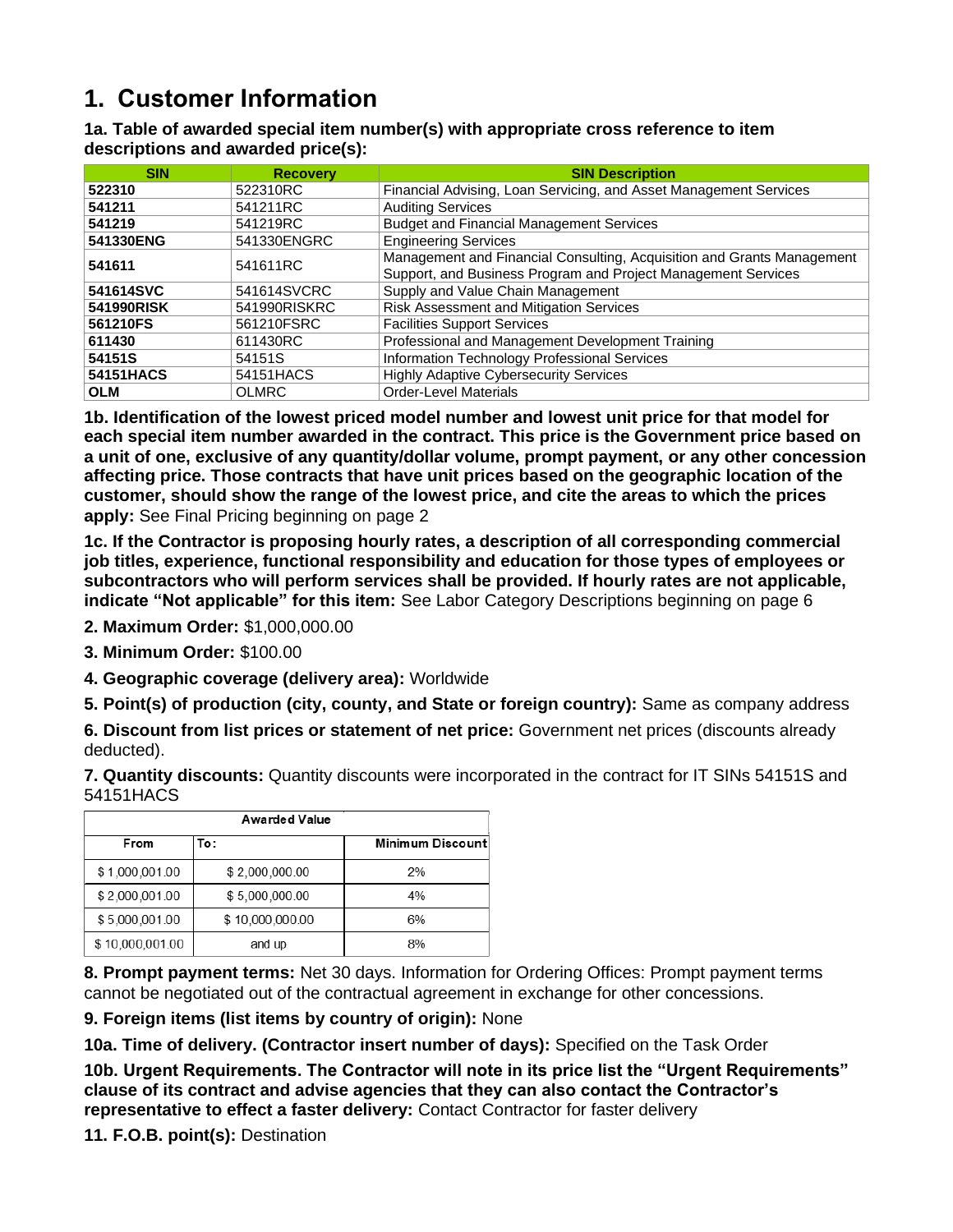#### **12a. Ordering address(es):** Same as Contractor

**12b. Ordering procedures:** For supplies and services, the ordering procedures, information on Blanket Purchase Agreements (BPA's) are found in Federal Acquisition Regulation (FAR) 8.405-3.

#### **13. Payment address(es):**

#### *By Check*

Guidehouse LLP P.O. Box 7247-6037 Philadelphia, PA 19170-6037

#### *By Wire Transfer*

Citibank NA, New York, NY Account #: 30982834 ABA #: 021000089: Swift #: CITIUS33 To Credit: Guidehouse LLP

**14. Warranty provision:** Contractor's standard commercial warranty.

**15. Export packing charges, if applicable:** N/A

**16. Terms and conditions of rental, maintenance, and repair (if applicable):** N/A

**17. Terms and conditions of installation (if applicable):** N/A

**18a. Terms and conditions of repair parts indicating date of parts price lists and any discounts from list prices (if applicable):** N/A

**18b. Terms and conditions for any other services (if applicable):** N/A

**19. List of service and distribution points (if applicable):** N/A

**20. List of participating dealers (if applicable):** N/A

**21. Preventive maintenance (if applicable):** N/A

**22a. Special attributes such as environmental attributes (e.g., recycled content, energy efficiency, and/or reduced pollutants):** N/A

**22b. Section 508 Compliance Information for Electronic and Information Technology (EIT): Section 508 compliance information on EIT supplies and services will be addressed on a task order basis. The EIT standard can be found at: [Not](http://www.section508.gov/) applicable**

**23. Unique Entity Identifier (UEI) number:** 079529872

**24. Notification regarding registration in System for Award Management (SAM) database:** Registered

**Final Pricing:** The rates shown below include the Industrial Funding Fee (IFF) of 0.75%.

| <b>Item</b>  | <b>SIN</b>                                                                                                 | <b>Awarded Labor</b><br><b>Category</b> | <b>Site</b> | Year <sub>6</sub><br>1/7/2021 -<br>1/6/2022 | Year <sub>7</sub><br>1/7/2022 -<br>1/6/2023 | Year <sub>8</sub><br>1/7/2023 -<br>1/6/2024 | Year 9<br>1/7/2024 -<br>1/6/2025 | Year 10<br>1/7/2025 -<br>1/6/2026 |
|--------------|------------------------------------------------------------------------------------------------------------|-----------------------------------------|-------------|---------------------------------------------|---------------------------------------------|---------------------------------------------|----------------------------------|-----------------------------------|
| 1            | 522310,<br>541211.<br>541219.<br>541611.<br>611430,<br>541990RISK,<br>541330ENG,<br>541614SVC.<br>561210FS | Consulting<br>Engagement<br>Executive   | <b>Both</b> | \$342.09                                    | \$349.96                                    | \$358.01                                    | \$366.24                         | \$374.67                          |
| $\mathbf{2}$ | 522310,<br>541211.<br>541219,<br>541611.<br>611430,<br>541990RISK.                                         | Consulting<br>Engagement Leader         | <b>Both</b> | \$281.32                                    | \$287.79                                    | \$294.41                                    | \$301.18                         | \$308.11                          |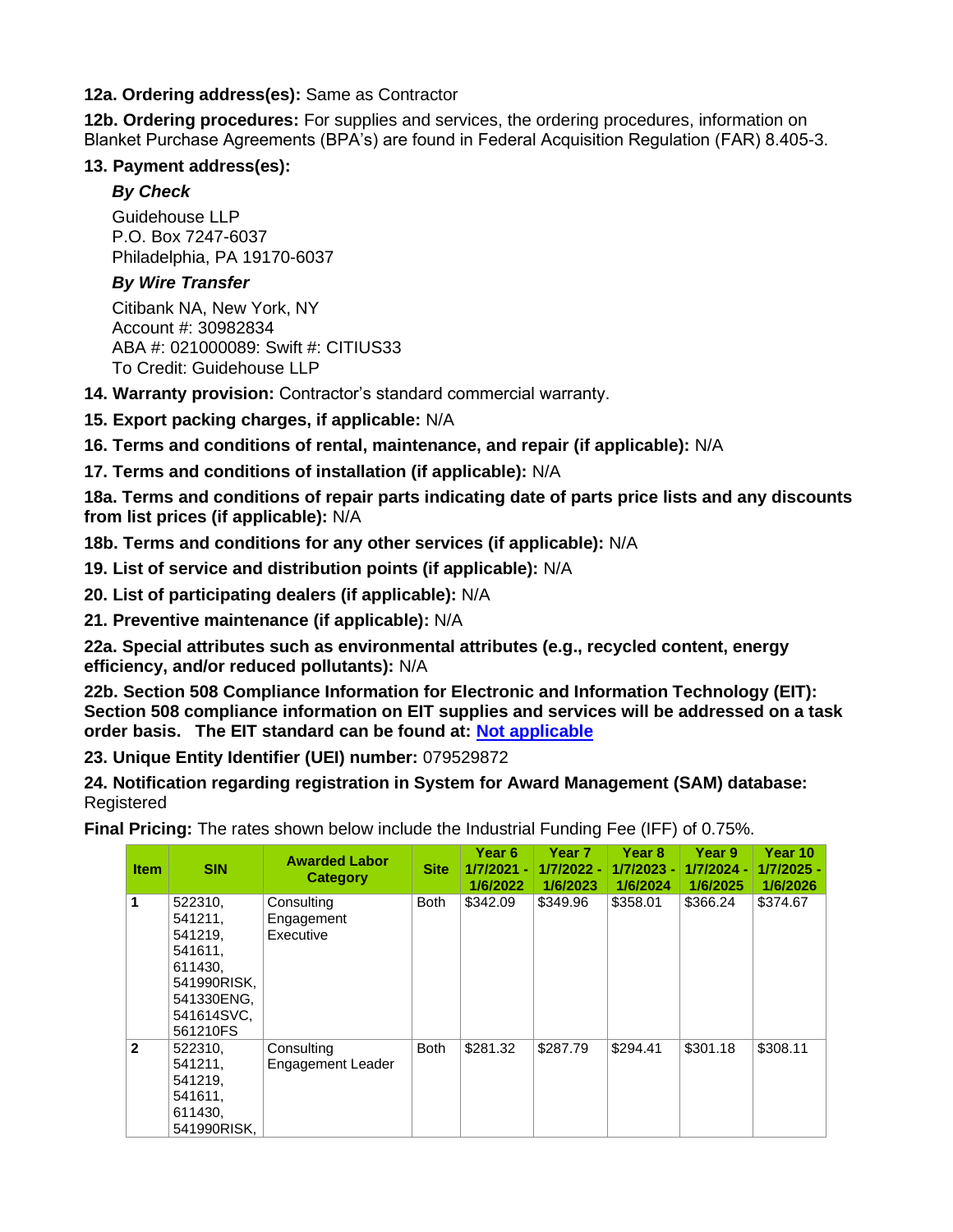| <b>Item</b> | <b>SIN</b>                                                                                                 | <b>Awarded Labor</b><br><b>Category</b> | <b>Site</b> | Year <sub>6</sub><br>1/7/2021 -<br>1/6/2022 | Year <sub>7</sub><br>1/7/2022 -<br>1/6/2023 | Year 8<br>1/7/2023 -<br>1/6/2024 | Year 9<br>1/7/2024 -<br>1/6/2025 | Year 10<br>1/7/2025 -<br>1/6/2026 |
|-------------|------------------------------------------------------------------------------------------------------------|-----------------------------------------|-------------|---------------------------------------------|---------------------------------------------|----------------------------------|----------------------------------|-----------------------------------|
|             | 541330ENG,<br>541614SVC,<br>561210FS                                                                       |                                         |             |                                             |                                             |                                  |                                  |                                   |
| 3           | 522310,<br>541211,<br>541219,<br>541611,<br>611430,<br>541990RISK,<br>541330ENG,<br>541614SVC,<br>561210FS | <b>Consulting Director III</b>          | <b>Both</b> | \$275.63                                    | \$281.96                                    | \$288.45                         | \$295.08                         | \$301.87                          |
| 4           | 522310,<br>541211,<br>541219,<br>541611,<br>611430,<br>541990RISK,<br>541330ENG,<br>541614SVC,<br>561210FS | <b>Consulting Director II</b>           | <b>Both</b> | \$268.78                                    | \$274.96                                    | \$281.29                         | \$287.76                         | \$294.38                          |
| 5           | 522310,<br>541211,<br>541219,<br>541611,<br>611430,<br>541990RISK,<br>541330ENG,<br>541614SVC,<br>561210FS | <b>Consulting Director I</b>            | <b>Both</b> | \$256.48                                    | \$262.38                                    | \$268.42                         | \$274.59                         | \$280.90                          |
| 6           | 522310,<br>541211,<br>541219,<br>541611,<br>611430,<br>541990RISK,<br>541330ENG,<br>541614SVC,<br>561210FS | <b>Consulting Manager</b><br>Ш          | <b>Both</b> | \$220.75                                    | \$225.83                                    | \$231.02                         | \$236.34                         | \$241.77                          |
| 7           | 522310,<br>541211,<br>541219,<br>541611,<br>611430,<br>541990RISK,<br>541330ENG,<br>541614SVC,<br>561210FS | <b>Consulting Manager II</b>            | Both        | \$191.59                                    | \$195.99                                    | \$200.50                         | \$205.11                         | \$209.83                          |
| 8           | 522310,<br>541211,<br>541219,<br>541611,<br>611430,<br>541990RISK,<br>541330ENG,<br>541614SVC,<br>561210FS | <b>Consulting Manager I</b>             | <b>Both</b> | \$187.43                                    | \$191.74                                    | \$196.15                         | \$200.66                         | \$205.27                          |
| 9           | 522310,<br>541211,<br>541219,<br>541611,<br>611430,                                                        | Senior Consultant II                    | <b>Both</b> | \$180.50                                    | \$184.65                                    | \$188.90                         | \$193.24                         | \$197.69                          |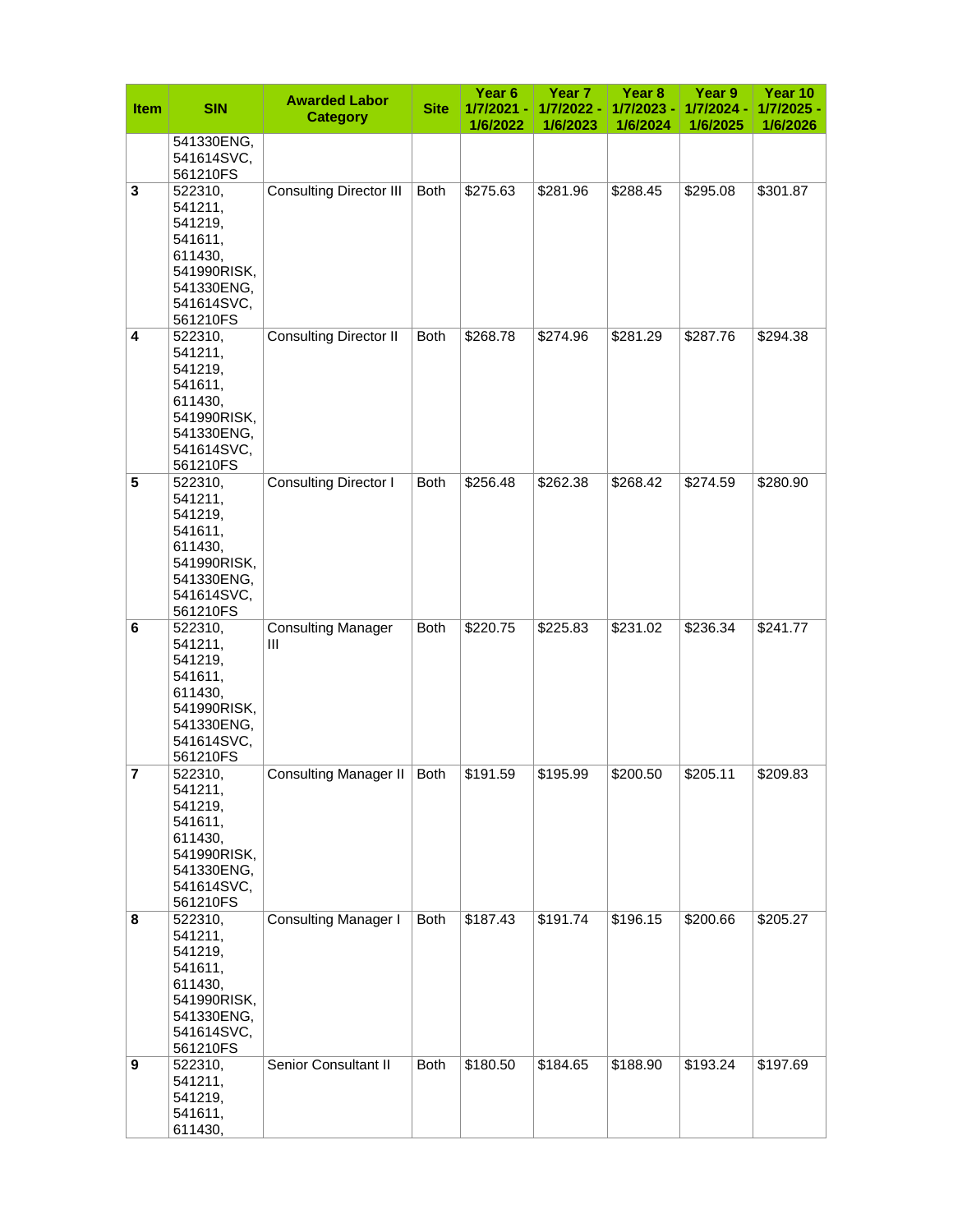| <b>Item</b> | <b>SIN</b>                                                                                                 | <b>Awarded Labor</b><br><b>Category</b> | <b>Site</b> | Year <sub>6</sub><br>1/7/2021 - | Year 7<br>1/7/2022 - | Year 8<br>1/7/2023 - | Year 9<br>1/7/2024 - | Year 10<br>1/7/2025 - |
|-------------|------------------------------------------------------------------------------------------------------------|-----------------------------------------|-------------|---------------------------------|----------------------|----------------------|----------------------|-----------------------|
|             | 541990RISK,<br>541330ENG,<br>541614SVC,<br>561210FS                                                        |                                         |             | 1/6/2022                        | 1/6/2023             | 1/6/2024             | 1/6/2025             | 1/6/2026              |
| 10          | 522310,<br>541211,<br>541219,<br>541611,<br>611430,<br>541990RISK,<br>541330ENG,<br>541614SVC,<br>561210FS | Senior Consultant I                     | <b>Both</b> | \$155.01                        | \$158.58             | \$162.22             | \$165.96             | \$169.77              |
| 11          | 522310,<br>541211,<br>541219,<br>541611,<br>611430,<br>541990RISK,<br>541330ENG,<br>541614SVC,<br>561210FS | Consultant II                           | <b>Both</b> | \$150.58                        | \$154.05             | \$157.59             | \$161.22             | \$164.92              |
| 12          | 522310,<br>541211,<br>541219,<br>541611,<br>611430,<br>541990RISK,<br>541330ENG,<br>541614SVC,<br>561210FS | Consultant I                            | <b>Both</b> | \$132.87                        | \$135.92             | \$139.05             | \$142.25             | \$145.52              |
| 13          | 522310,<br>541211,<br>541219,<br>541611,<br>611430,<br>541990RISK,<br>541330ENG,<br>541614SVC,<br>561210FS | Administrative<br>Support**             | <b>Both</b> | \$48.17                         | \$49.27              | \$50.41              | \$51.57              | \$52.75               |
| 14          | 522310,<br>541211,<br>541219,<br>541611,<br>611430,<br>541990RISK,<br>541330ENG,<br>541614SVC,<br>561210FS | <b>Support Senior</b><br>Analyst**      | <b>Both</b> | \$95.51                         | \$97.71              | \$99.96              | \$102.25             | \$104.61              |
| 15          | 522310,<br>541211,<br>541219,<br>541611,<br>611430,<br>541990RISK,<br>541330ENG,<br>541614SVC,<br>561210FS | Support Analyst**                       | <b>Both</b> | \$81.31                         | \$83.18              | \$85.09              | \$87.05              | \$89.05               |
| 16          | 522310,<br>541211,<br>541219,<br>541611,                                                                   | Support Specialist**                    | Both        | \$50.00                         | \$51.15              | \$52.33              | \$53.53              | \$54.76               |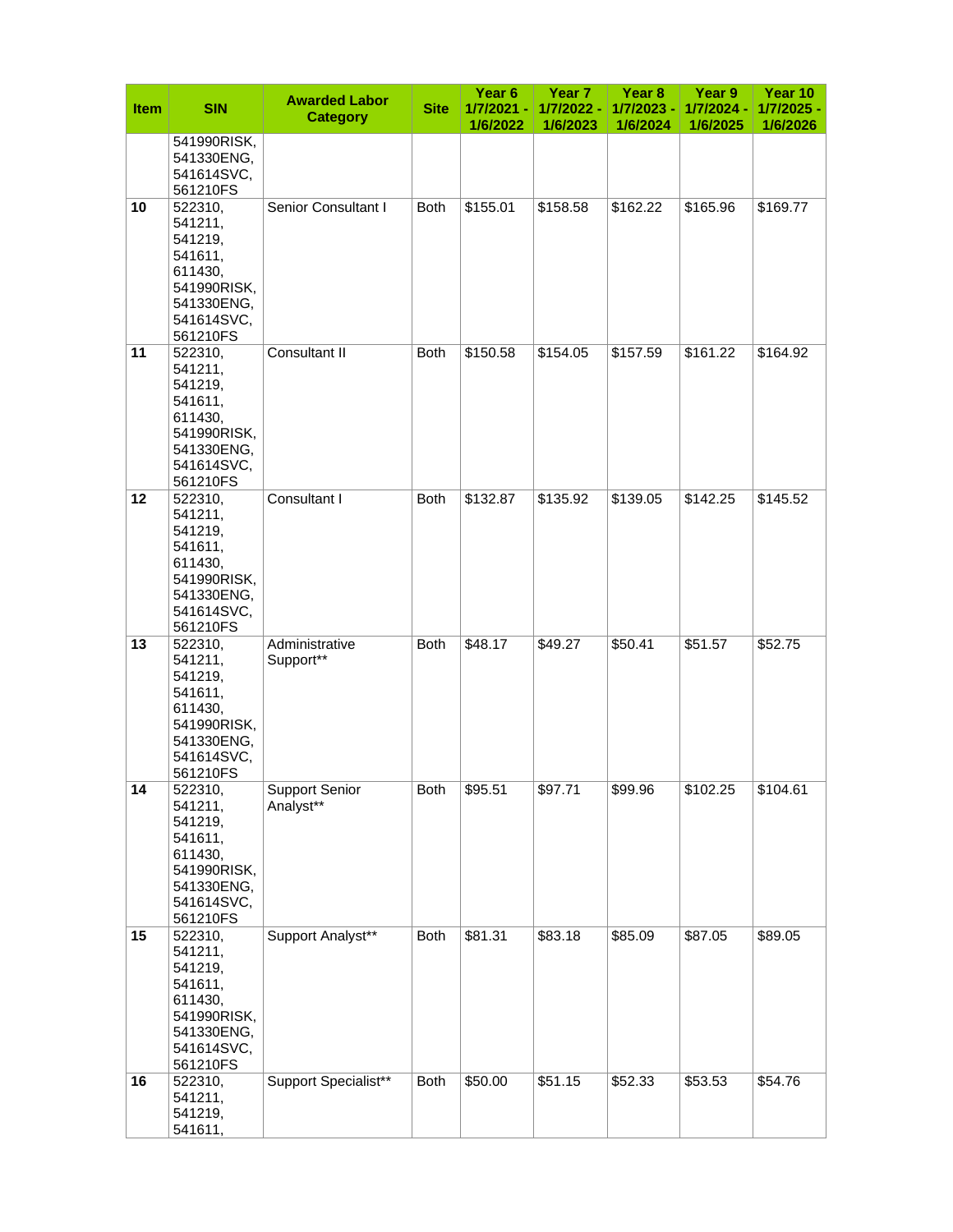| <b>Item</b> | <b>SIN</b>  | <b>Awarded Labor</b><br><b>Category</b>      | <b>Site</b> | Year <sub>6</sub><br>1/7/2021 -<br>1/6/2022 | Year 7<br>1/7/2022 -<br>1/6/2023 | Year <sub>8</sub><br>1/7/2023 -<br>1/6/2024 | Year 9<br>1/7/2024 -<br>1/6/2025 | Year 10<br>1/7/2025<br>1/6/2026 |
|-------------|-------------|----------------------------------------------|-------------|---------------------------------------------|----------------------------------|---------------------------------------------|----------------------------------|---------------------------------|
|             | 611430,     |                                              |             |                                             |                                  |                                             |                                  |                                 |
|             | 541990RISK, |                                              |             |                                             |                                  |                                             |                                  |                                 |
|             | 541330ENG,  |                                              |             |                                             |                                  |                                             |                                  |                                 |
|             | 541614SVC.  |                                              |             |                                             |                                  |                                             |                                  |                                 |
|             | 561210FS    |                                              |             |                                             |                                  |                                             |                                  |                                 |
| 17          | 54151HACS   | Cybersecurity                                | <b>Both</b> | \$343.02                                    | \$350.91                         | \$358.98                                    | \$367.23                         | \$375.68                        |
|             |             | Consulting                                   |             |                                             |                                  |                                             |                                  |                                 |
|             |             | Engagement                                   |             |                                             |                                  |                                             |                                  |                                 |
|             |             | Executive                                    |             |                                             |                                  |                                             |                                  |                                 |
| 18          | 54151HACS   | Cybersecurity                                | <b>Both</b> | \$281.01                                    | \$287.47                         | \$294.08                                    | \$300.85                         | \$307.77                        |
|             |             | Consulting<br>Engagement Leader              |             |                                             |                                  |                                             |                                  |                                 |
| 19          | 54151HACS   | Cybersecurity                                | <b>Both</b> | \$277.09                                    | \$283.47                         | \$289.99                                    | \$296.66                         | \$303.48                        |
|             |             | <b>Consulting Director III</b>               |             |                                             |                                  |                                             |                                  |                                 |
| 20          | 54151HACS   | Cybersecurity                                | <b>Both</b> | \$257.96                                    | \$263.89                         | \$269.96                                    | \$276.17                         | \$282.53                        |
|             |             | <b>Consulting Director II</b>                |             |                                             |                                  |                                             |                                  |                                 |
| 21          | 54151HACS   | Cybersecurity                                | <b>Both</b> | \$244.85                                    | \$250.49                         | \$256.25                                    | \$262.14                         | \$268.17                        |
|             |             | <b>Consulting Director I</b>                 |             |                                             |                                  |                                             |                                  |                                 |
| 22          | 54151HACS   | Cybersecurity                                | <b>Both</b> | \$199.43                                    | \$204.02                         | \$208.71                                    | \$213.51                         | \$218.42                        |
|             |             | <b>Consulting Manager</b>                    |             |                                             |                                  |                                             |                                  |                                 |
|             |             | III                                          |             |                                             |                                  |                                             |                                  |                                 |
| 23          | 54151HACS   | Cybersecurity                                | <b>Both</b> | \$173.17                                    | \$177.16                         | \$181.23                                    | \$185.40                         | \$189.66                        |
|             |             | <b>Consulting Manager II</b>                 |             |                                             |                                  |                                             |                                  |                                 |
| 24          | 54151HACS   | Cybersecurity                                | <b>Both</b> | \$169.62                                    | \$173.53                         | \$177.52                                    | \$181.60                         | \$185.78                        |
|             |             | <b>Consulting Manager I</b>                  |             |                                             |                                  |                                             |                                  |                                 |
| 25          | 54151HACS   | <b>Cybersecurity Senior</b><br>Consultant II | <b>Both</b> | \$168.65                                    | \$172.53                         | \$176.50                                    | \$180.56                         | \$184.71                        |
| 26          | 54151HACS   | <b>Cybersecurity Senior</b>                  | <b>Both</b> | \$140.54                                    | \$143.78                         | \$147.08                                    | \$150.47                         | \$153.93                        |
|             |             | Consultant I                                 |             |                                             |                                  |                                             |                                  |                                 |
| 27          | 54151HACS   | Cybersecurity                                | <b>Both</b> | \$136.75                                    | \$139.89                         | \$143.11                                    | \$146.40                         | \$149.77                        |
|             |             | Consultant II                                |             |                                             |                                  |                                             |                                  |                                 |
| 28          | 54151HACS   | Cybersecurity                                | <b>Both</b> | \$121.55                                    | \$124.35                         | \$127.21                                    | \$130.13                         | \$133.13                        |
|             |             | Consultant I                                 |             |                                             |                                  |                                             |                                  |                                 |
| 29          | 54151S      | <b>IT Consulting</b>                         | <b>Both</b> | \$361.51                                    | \$369.83                         | \$378.33                                    | \$387.03                         | \$395.94                        |
|             |             | Engagement                                   |             |                                             |                                  |                                             |                                  |                                 |
|             |             | Executive                                    |             |                                             |                                  |                                             |                                  |                                 |
| 30          | 54151S      | <b>IT Consulting</b><br>Engagement Leader    | <b>Both</b> | \$271.44                                    | \$277.68                         | \$284.07                                    | \$290.60                         | \$297.28                        |
| 31          | 54151S      | <b>IT Consulting Director</b>                | <b>Both</b> | \$285.54                                    | \$292.10                         | \$298.82                                    | \$305.70                         | \$312.73                        |
|             |             | Ш                                            |             |                                             |                                  |                                             |                                  |                                 |
| 32          | 54151S      | <b>IT Consulting Director</b>                | <b>Both</b> | \$265.82                                    | \$271.93                         | \$278.19                                    | \$284.59                         | \$291.13                        |
|             |             | Ш                                            |             |                                             |                                  |                                             |                                  |                                 |
| 33          | 54151S      | <b>IT Consulting Director</b>                | Both        | \$232.90                                    | \$238.25                         | \$243.73                                    | \$249.34                         | \$255.07                        |
|             |             |                                              |             |                                             |                                  |                                             |                                  |                                 |
| 34          | 54151S      | <b>IT Consulting</b>                         | <b>Both</b> | \$205.09                                    | \$209.81                         | \$214.63                                    | \$219.57                         | \$224.62                        |
|             |             | Manager III                                  |             |                                             |                                  |                                             |                                  |                                 |
| 35          | 54151S      | <b>IT Consulting</b>                         | <b>Both</b> | \$178.09                                    | \$182.19                         | \$186.38                                    | \$190.66                         | \$195.05                        |
|             |             | Manager II                                   |             |                                             |                                  |                                             |                                  |                                 |
| 36          | 54151S      | <b>IT Consulting</b>                         | <b>Both</b> | \$174.44                                    | \$178.45                         | \$182.56                                    | \$186.76                         | \$191.05                        |
| 37          | 54151S      | Manager I<br><b>IT Senior Consultant II</b>  | <b>Both</b> | \$163.09                                    | \$166.84                         | \$170.68                                    | \$174.61                         | \$178.62                        |
| 38          | 54151S      | <b>IT Senior Consultant I</b>                | <b>Both</b> | \$144.19                                    | \$147.50                         | \$150.90                                    | \$154.37                         | \$157.92                        |
| 39          | 54151S      | <b>IT Consultant II</b>                      | Both        | \$134.84                                    | \$137.94                         | \$141.12                                    | \$144.36                         | \$147.68                        |
| 40          | 54151S      | IT Consultant I                              | Both        | \$127.94                                    | \$130.88                         | \$133.89                                    | \$136.97                         | \$140.12                        |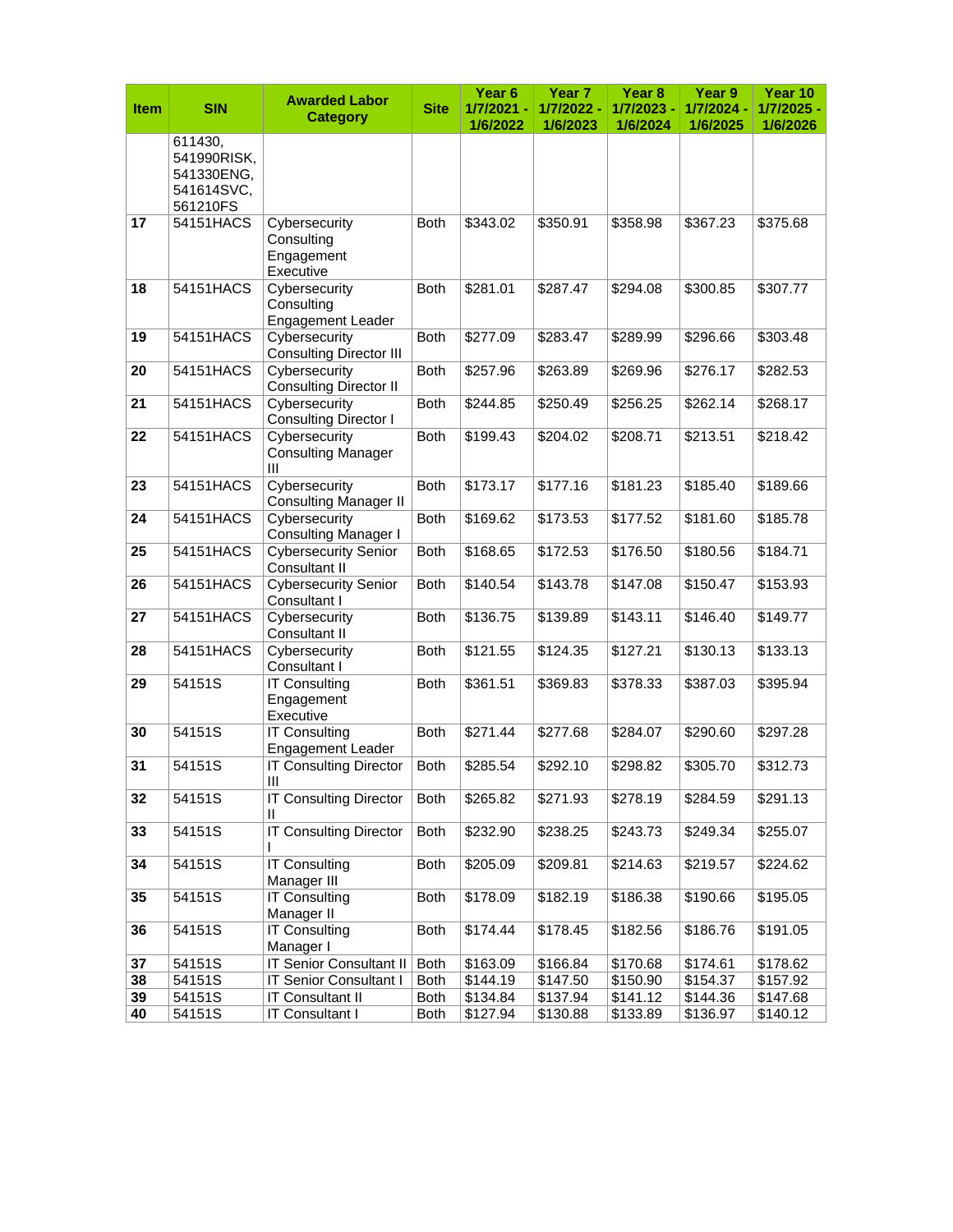# **2. Professional Labor Category Descriptions**

| Labor                                  | <b>Description</b>                                                                                                                                                      | <b>Minimum</b>   | Min. Yrs. |
|----------------------------------------|-------------------------------------------------------------------------------------------------------------------------------------------------------------------------|------------------|-----------|
| <b>Category</b>                        |                                                                                                                                                                         | <b>Education</b> | of Exp.   |
| SIN:                                   |                                                                                                                                                                         |                  |           |
|                                        | 522310, 541211, 541219, 541611, 611430, 541990RISK, 541330ENG, 541614SVC, 561210FS                                                                                      |                  |           |
| <b>Consulting</b><br>Engagement        | Executive of the firm; can obligate the firm. Serves as the engagement executive<br>and/or senior subject matter specialist in an area of relevant management           | Masters          | 15        |
| Executive                              | consulting such as enterprise risk management, technology strategy or                                                                                                   |                  |           |
|                                        | investment management, operations (including competitive sourcing support),                                                                                             |                  |           |
|                                        | program/portfolio management, financial strategy and operations including                                                                                               |                  |           |
|                                        | public/private partnerships, assurance services, financial management, tax                                                                                              |                  |           |
|                                        | matters, or a related field. Has overall responsibility for quality assurance on                                                                                        |                  |           |
|                                        | consulting engagements.                                                                                                                                                 | <b>Bachelors</b> | 18        |
| <b>Consulting</b><br><b>Engagement</b> | Serves as an engagement leader or Subject Matter Specialist in an area of<br>relevant management consulting such as enterprise risk management, operations              |                  |           |
| Leader                                 | (including competitive sourcing support), program/portfolio management, financial                                                                                       |                  |           |
|                                        | strategy and operations including public/private partnerships, assurance services,                                                                                      |                  |           |
|                                        | financial management, tax matters, or a related field.                                                                                                                  |                  |           |
| <b>Consulting</b>                      | Serves as a Program Manager or Subject Matter Specialist on projects related to                                                                                         | <b>Bachelors</b> | 18        |
| <b>Director III</b>                    | an area of relevant management consulting such as enterprise risk management,                                                                                           |                  |           |
|                                        | (including competitive sourcing support), program/portfolio management, financial                                                                                       |                  |           |
|                                        | strategy and operations including public/private partnerships, assurance services,<br>financial management, tax matters, or a related field.                            |                  |           |
| <b>Consulting</b>                      | Serves as a Program Manager or Subject Matter Specialist on projects related to                                                                                         | <b>Bachelors</b> | 14        |
| <b>Director II</b>                     | an area of relevant management consulting such as enterprise risk management,                                                                                           |                  |           |
|                                        | (including competitive sourcing support), program/portfolio management, financial                                                                                       |                  |           |
|                                        | strategy and operations including public/private partnerships, assurance services,                                                                                      |                  |           |
|                                        | financial management, tax matters, or a related field.                                                                                                                  |                  |           |
| <b>Consulting</b><br><b>Director I</b> | Serves as a Program Manager or Subject Matter Specialist on projects an area of<br>relevant management consulting such as enterprise risk management, (including        | <b>Bachelors</b> | 10        |
|                                        | competitive sourcing support), program/portfolio management, financial strategy                                                                                         |                  |           |
|                                        | and operations including public/private partnerships, assurance services, financial                                                                                     |                  |           |
|                                        | management, tax matters, or a related field.                                                                                                                            |                  |           |
| <b>Consulting</b>                      | Serves as a Project Manager or Functional Specialist on projects related to an                                                                                          | <b>Bachelors</b> | 12        |
| <b>Manager III</b>                     | area of relevant management consulting such as enterprise risk management,                                                                                              |                  |           |
|                                        | (including competitive sourcing support), program/portfolio management, financial<br>strategy and operations including public/private partnerships, assurance services, |                  |           |
|                                        | financial management, tax matters, or a related field.                                                                                                                  |                  |           |
| <b>Consulting</b>                      | Serves as a Project Manager or Functional Specialist on projects related to an                                                                                          | <b>Bachelors</b> | 9         |
| <b>Manager II</b>                      | area of relevant management consulting such as enterprise risk management,                                                                                              |                  |           |
|                                        | (including competitive sourcing support), program/portfolio management, financial                                                                                       |                  |           |
|                                        | strategy and operations including public/private partnerships, assurance services,                                                                                      |                  |           |
| <b>Consulting</b>                      | financial management, tax matters, or a related field.<br>Serves as a Project Manager or Functional Specialist on projects related to an                                | <b>Bachelors</b> | 6         |
| <b>Manager I</b>                       | area of relevant management consulting such as enterprise risk management,                                                                                              |                  |           |
|                                        | (including competitive sourcing support), program/portfolio management, financial                                                                                       |                  |           |
|                                        | strategy and operations including public/private partnerships, assurance services,                                                                                      |                  |           |
|                                        | financial management, tax matters, or a related field.                                                                                                                  |                  |           |
| <b>Senior</b>                          | Serves as a consulting Team Lead or Senior Consultant on projects related to an                                                                                         | <b>Bachelors</b> | 5         |
| <b>Consultant II</b>                   | area of relevant management consulting such as enterprise risk management,<br>(including competitive sourcing support), program/portfolio management, financial         |                  |           |
|                                        | strategy and operations including public/private partnerships, assurance services,                                                                                      |                  |           |
|                                        | financial management, tax matters, or a related field.                                                                                                                  |                  |           |
| <b>Senior</b>                          | Serves as a consulting Team Lead or Senior Consultant on projects related to an                                                                                         | <b>Bachelors</b> | 3         |
| <b>Consultant I</b>                    | area of relevant management consulting such as enterprise risk management,                                                                                              |                  |           |
|                                        | (including competitive sourcing support), program/portfolio management, financial                                                                                       |                  |           |
|                                        | strategy and operations including public/private partnerships, assurance services,                                                                                      |                  |           |
| <b>Consultant II</b>                   | financial management, tax matters, or a related field.<br>Serves as a Staff/Team member on projects related to an area of relevant                                      | <b>Bachelors</b> | 1         |
|                                        | management consulting such as enterprise risk management, (including                                                                                                    |                  |           |
|                                        | competitive sourcing support), program/portfolio management, financial strategy                                                                                         |                  |           |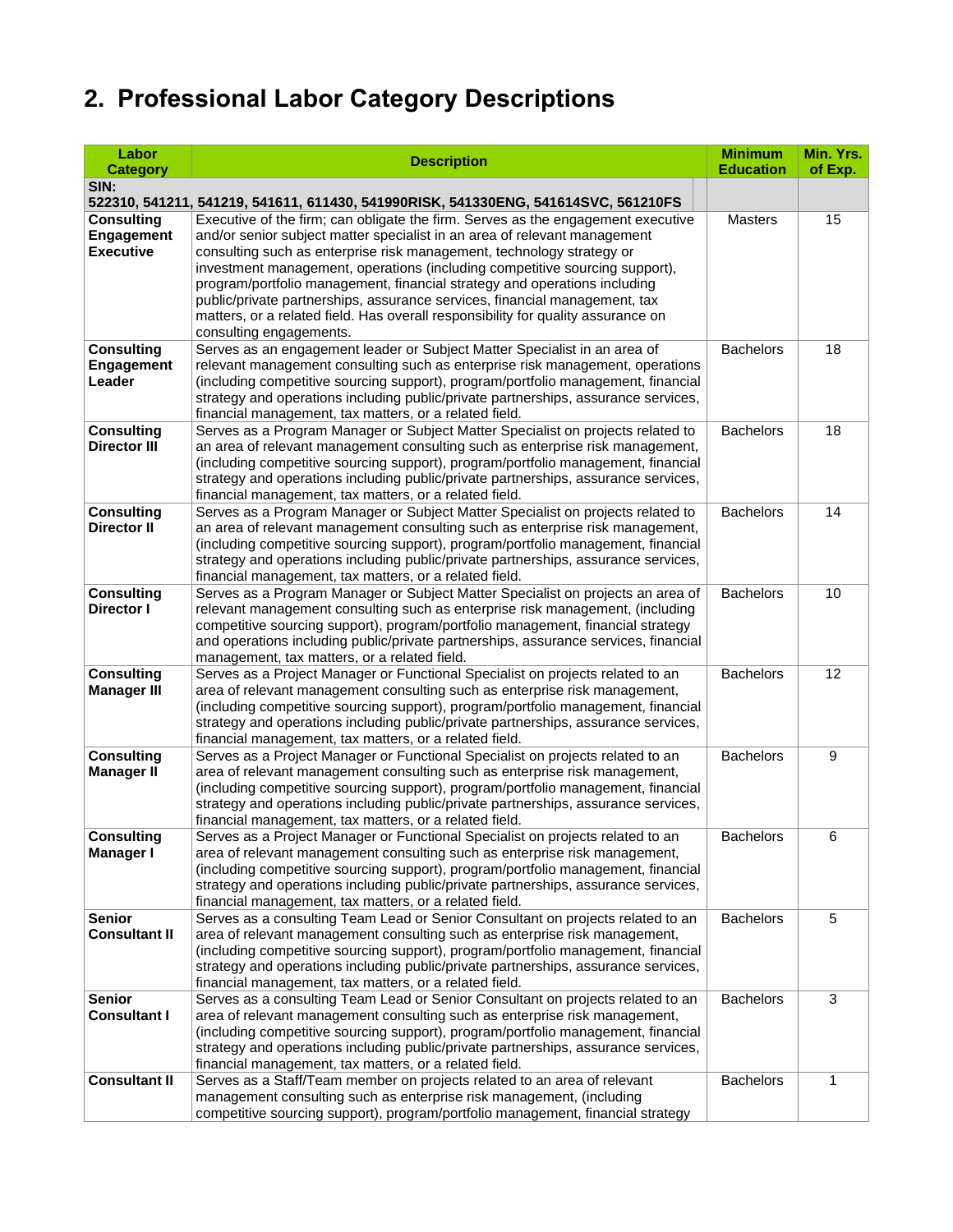| Labor<br><b>Category</b>                     | <b>Description</b>                                                                                                                                                                                                                                                                                                                                                                       | <b>Minimum</b><br><b>Education</b> | Min. Yrs.<br>of Exp. |
|----------------------------------------------|------------------------------------------------------------------------------------------------------------------------------------------------------------------------------------------------------------------------------------------------------------------------------------------------------------------------------------------------------------------------------------------|------------------------------------|----------------------|
|                                              | and operations including public/private partnerships, assurance services, financial<br>management, tax matters, or a related field.                                                                                                                                                                                                                                                      |                                    |                      |
| <b>Consultant I</b>                          | Serves as a Staff/Team member on management consulting projects in an area<br>of relevant management consulting such as enterprise risk management,<br>(including competitive sourcing support), program/portfolio management, financial<br>strategy and operations including public/private partnerships, assurance services,<br>financial management, tax matters, or a related field. | <b>Bachelors</b>                   | $\Omega$             |
| <b>Administrative</b><br>Support**           | Individual provides support to consulting teams which can include administrative<br>support (meeting scheduling, conference logistics), consulting records support<br>(publishing, retention, organization), communications support and related project<br>team support.                                                                                                                 | Associates                         | $\Omega$             |
| <b>Support</b><br><b>Senior</b><br>Analyst** | Supports project teams in carrying out large scale repeatable processes in a<br>number of roles, including but not limited to project coordination, quality<br>assurance testing, graphic artistry, help desk support, data entry,<br>communications, technical writing, basic programming, training development and<br>delivery, and foreign language translation.                      | <b>Bachelors</b>                   | $\mathcal{P}$        |
| <b>Support</b><br>Analyst**                  | Supports project teams in carrying out large scale repeatable processes in a<br>number of roles, including but not limited to project coordination, quality<br>assurance testing, graphic artistry, help desk support, data entry,<br>communications, technical writing, basic programming, training development and<br>delivery.                                                        | <b>Bachelors</b>                   | 1                    |
| <b>Support</b><br>Specialist**               | Supports project teams in carrying out large scale repeatable processes in a<br>number of roles, including but not limited to project coordination, quality<br>assurance testing, graphic artistry, help desk support, data entry, and<br>communications.                                                                                                                                | <b>Bachelors</b>                   | $\Omega$             |

#### **Education Substitutions**

| A High School Diploma and four years of additional experience equals a Bachelor's Degree                                  |
|---------------------------------------------------------------------------------------------------------------------------|
| A High School Diploma and two years of additional experience equals an Associate's Degree                                 |
| A Bachelor's Degree and two years of additional experience equals a Master's Degree                                       |
| A Master's Degree may be substituted for two years of required experience with a Bachelor's Degree                        |
| A Doctorate Degree may be substituted for four years of required experience with a Master's Degree or six years with a    |
| <b>Bachelor's Degree</b>                                                                                                  |
| A High School Diploma and the completion of each two years of additional higher education, which may or not have resulted |
| in a degree may be counted as a year of required experience                                                               |

<span id="page-8-0"></span>in a degree, may be counted as a year of required experience

| Labor<br><b>Category</b>                                      | <b>Description</b>                                                                                                                                                                                                                                                                                                                                                                                                                                                                                                                                        | <b>Minimum</b><br><b>Education</b> | Min. Yrs.<br>of Exp. |
|---------------------------------------------------------------|-----------------------------------------------------------------------------------------------------------------------------------------------------------------------------------------------------------------------------------------------------------------------------------------------------------------------------------------------------------------------------------------------------------------------------------------------------------------------------------------------------------------------------------------------------------|------------------------------------|----------------------|
| <b>SIN: 54151S</b>                                            |                                                                                                                                                                                                                                                                                                                                                                                                                                                                                                                                                           |                                    |                      |
| <b>IT Consulting</b><br><b>Engagement</b><br><b>Executive</b> | Is an owner/operator of the firm; can obligate the firm. Serves as the engagement<br>executive and/or senior subject matter specialist in an area of relevant<br>information technology consulting such as resources and facilities management,<br>database planning and design, systems analysis and design, network services,<br>programming, conversion and implementation support, network services project<br>management, data/records management or a related field. Has overall<br>responsibility for quality assurance on consulting engagements. | <b>Masters</b>                     | 15                   |
| <b>IT Consulting</b><br>Engagement<br>Leader                  | Serves as an engagement leader or Subject Matter Specialist in an area of<br>relevant information technology consulting such as resources and facilities<br>management, database planning and design, systems analysis and design,<br>network services, programming, conversion and implementation support, network<br>services project management, data/records management or a related field.                                                                                                                                                           | <b>Bachelors</b>                   | 18                   |
| <b>IT Consulting</b><br><b>Director III</b>                   | Serves as a Program Manager or Subject Matter Specialist on projects related to<br>an area of relevant information technology consulting such as resources and<br>facilities management, database planning and design, systems analysis and<br>design, network services, programming, conversion and implementation support,<br>network services project management, data/records management or a related<br>field.                                                                                                                                       | <b>Bachelors</b>                   | 18                   |
| <b>IT Consulting</b><br><b>Director II</b>                    | Serves as a Program Manager or Subject Matter Specialist on projects related to<br>an area of relevant information technology consulting such as resources and<br>facilities management, database planning and design, systems analysis and<br>design, network services, programming, conversion and implementation support,                                                                                                                                                                                                                              | <b>Bachelors</b>                   | 14                   |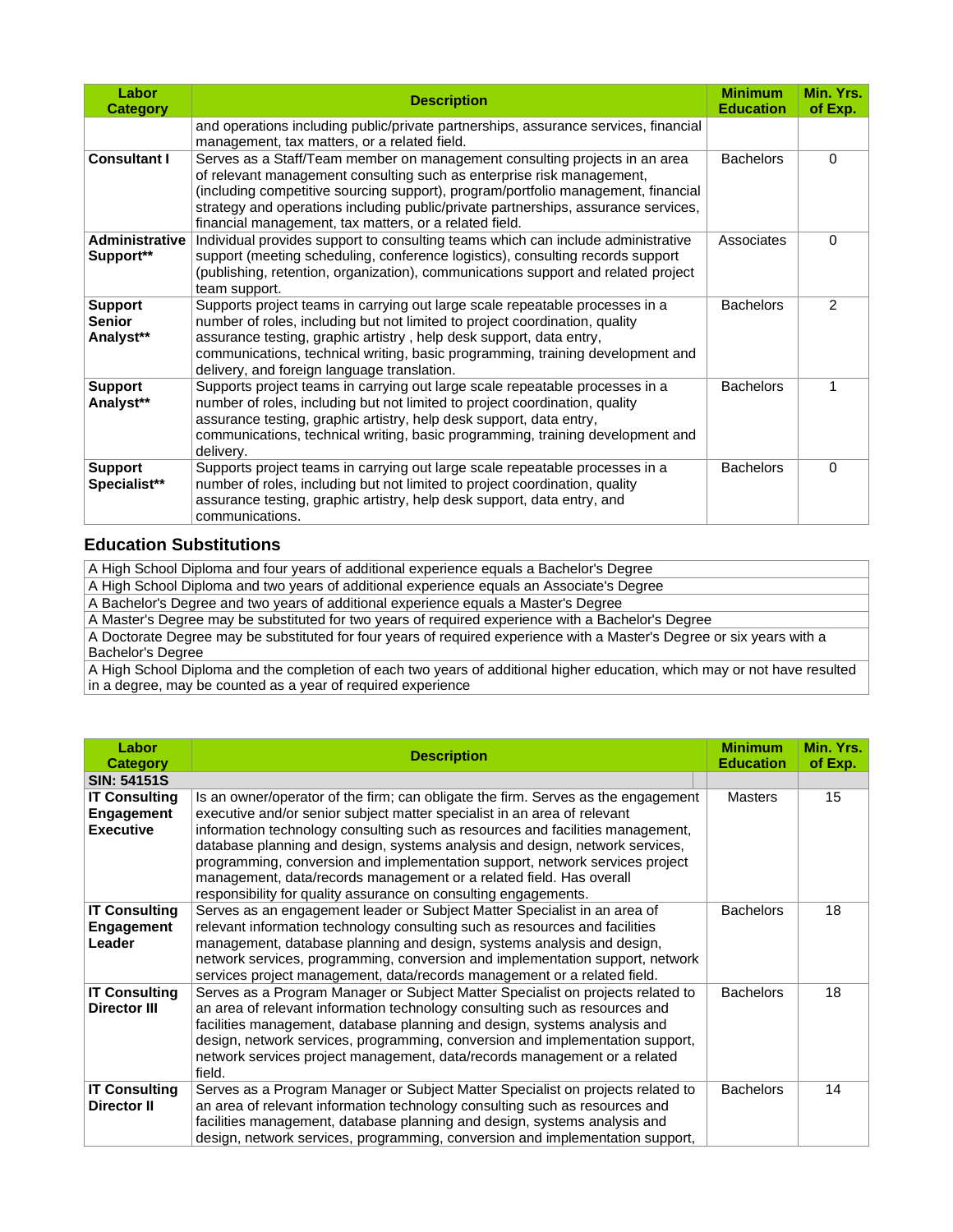| Labor                                                                       | <b>Description</b>                                                                                                                                                                                                                                                                                                                                                                                                                           | <b>Minimum</b><br><b>Education</b> | Min. Yrs.            |
|-----------------------------------------------------------------------------|----------------------------------------------------------------------------------------------------------------------------------------------------------------------------------------------------------------------------------------------------------------------------------------------------------------------------------------------------------------------------------------------------------------------------------------------|------------------------------------|----------------------|
| <b>Category</b>                                                             | network services project management, data/records management or a related                                                                                                                                                                                                                                                                                                                                                                    |                                    | of Exp.              |
|                                                                             | field.                                                                                                                                                                                                                                                                                                                                                                                                                                       |                                    |                      |
| <b>IT Consulting</b><br>Director I                                          | Serves as a Program Manager or Subject Matter Specialist on projects an area of<br>relevant information technology consulting such as resources and facilities<br>management, database planning and design, systems analysis and design,<br>network services, programming, conversion and implementation support, network<br>services project management, data/records management or a related field.                                        | <b>Bachelors</b>                   | 10                   |
| <b>IT Consulting</b><br><b>Manager III</b>                                  | Serves as a Project Manager or Functional Specialist on projects related to an<br>area of relevant information technology consulting such as resources and<br>facilities management, database planning and design, systems analysis and<br>design, network services, programming, conversion and implementation support,<br>network services project management, data/records management or a related<br>field.                              | <b>Bachelors</b>                   | 12                   |
| <b>IT Consulting</b><br><b>Manager II</b>                                   | Serves as a Project Manager or Functional Specialist on projects related to an<br>area of relevant information technology consulting such as resources and<br>facilities management, database planning and design, systems analysis and<br>design, network services, programming, conversion and implementation support,<br>network services project management, data/records management or a related<br>field.                              | <b>Bachelors</b>                   | 9                    |
| <b>IT Consulting</b><br><b>Manager I</b>                                    | Serves as a Project Manager or Functional Specialist on projects related to an<br>area of relevant information technology consulting such as resources and<br>facilities management, database planning and design, systems analysis and<br>design, network services, programming, conversion and implementation support,<br>network services project management, data/records management or a related<br>field.                              | <b>Bachelors</b>                   | 6                    |
| <b>IT Senior</b><br><b>Consultant II</b>                                    | Serves as a consulting Team Lead or Senior Consultant on projects related to an<br>area of relevant information technology consulting such as resources and<br>facilities management, database planning and design, systems analysis and<br>design, network services, programming, conversion and implementation support,<br>network services project management, data/records management or a related<br>field.                             | <b>Bachelors</b>                   | 5                    |
| <b>IT Senior</b><br><b>Consultant I</b>                                     | Serves as a consulting Team Lead or Senior Consultant on projects related to an<br>area of relevant information technology consulting such as resources and<br>facilities management, database planning and design, systems analysis and<br>design, network services, programming, conversion and implementation support,<br>network services project management, data/records management or a related<br>field.                             | <b>Bachelors</b>                   | 3                    |
| <b>IT Consultant</b><br>Ш                                                   | Serves as a Staff/Team member on projects related to an area of relevant<br>information technology consulting such as resources and facilities management,<br>database planning and design, systems analysis and design, network services,<br>programming, conversion and implementation support, network services project<br>management, data/records management or a related field.                                                        | <b>Bachelors</b>                   | 1                    |
| <b>IT Consultant I</b>                                                      | Serves as a Staff/Team member on projects related to an area of relevant<br>information technology consulting such as resources and facilities management,<br>database planning and design, systems analysis and design, network services,<br>programming, conversion and implementation support, network services project<br>management, data/records management or a related field.                                                        | <b>Bachelors</b>                   | 3 months             |
| Labor<br><b>Category</b>                                                    | <b>Description</b>                                                                                                                                                                                                                                                                                                                                                                                                                           | <b>Minimum</b><br><b>Education</b> | Min. Yrs.<br>of Exp. |
| <b>SIN: 54151HACS</b>                                                       |                                                                                                                                                                                                                                                                                                                                                                                                                                              |                                    |                      |
| <b>Cybersecurity</b><br><b>Consulting</b><br><b>Engagement</b><br>Executive | Is an owner/operator of the firm; can obligate the firm. Serves as the engagement<br>executive and/or senior subject matter specialist in an area of relevant<br>cybersecurity consulting such as penetration testing, incident detection and<br>response, risk and vulnerability assessments, threat mitigation, cyber threat<br>hunting or a related field. Has overall responsibility for quality assurance on<br>consulting engagements. | <b>Masters</b>                     | 15                   |
| <b>Cybersecurity</b><br><b>Consulting</b><br><b>Engagement</b><br>Leader    | Serves as an engagement leader or Subject Matter Specialist in an area of<br>relevant cybersecurity consulting such as penetration testing, incident detection<br>and response, risk and vulnerability assessments, threat mitigation, cyber threat<br>hunting or a related field.                                                                                                                                                           | <b>Bachelors</b>                   | 18                   |
| <b>Cybersecurity</b><br><b>Consulting</b><br><b>Director III</b>            | Serves as a Program Manager or Subject Matter Specialist on projects related to<br>an area of relevant cybersecurity consulting such as penetration testing, incident                                                                                                                                                                                                                                                                        | <b>Bachelors</b>                   | 18                   |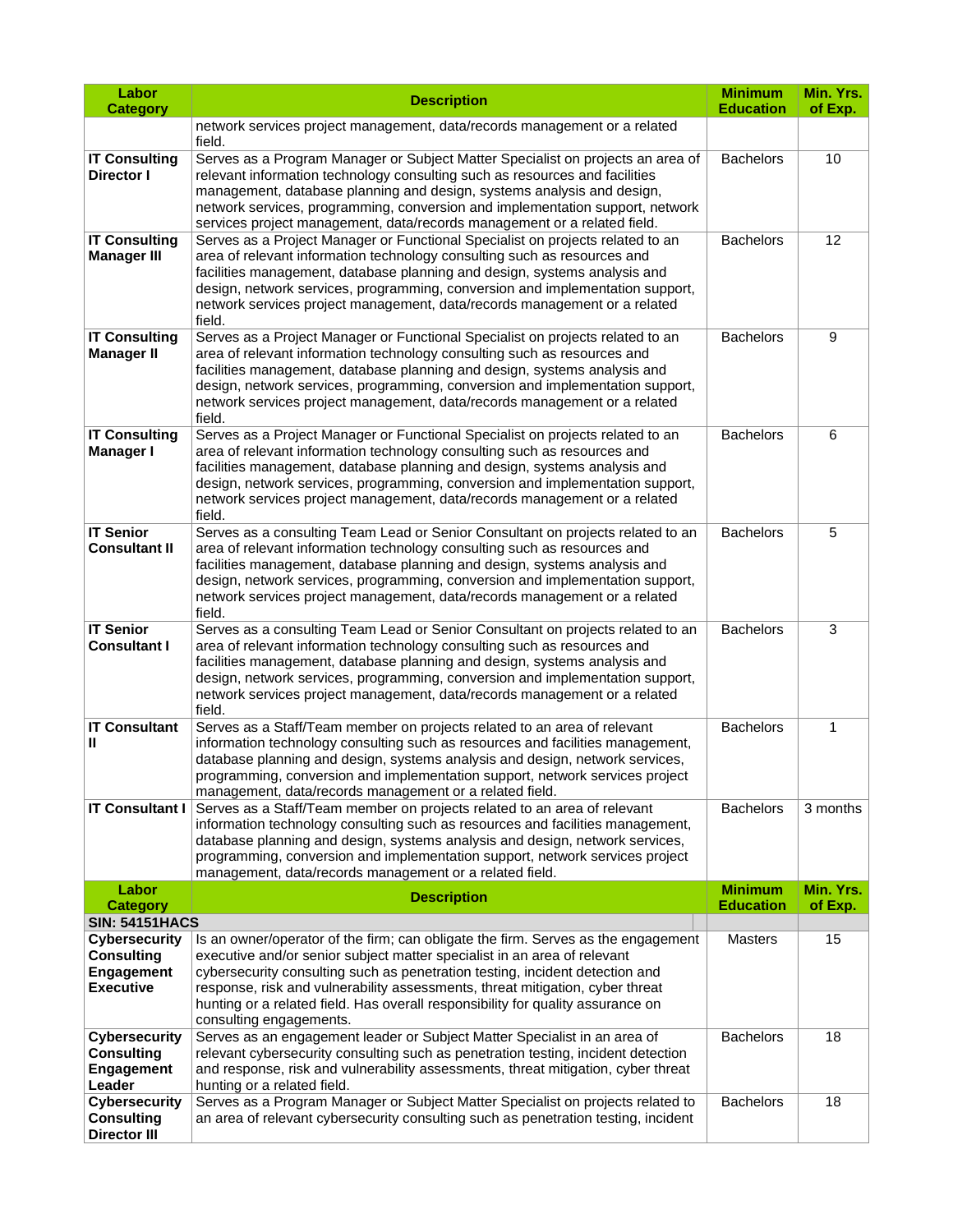| Labor<br><b>Category</b>                                        | <b>Description</b>                                                                                                                                                                                                                                                                                  | <b>Minimum</b><br><b>Education</b> | Min. Yrs.<br>of Exp. |
|-----------------------------------------------------------------|-----------------------------------------------------------------------------------------------------------------------------------------------------------------------------------------------------------------------------------------------------------------------------------------------------|------------------------------------|----------------------|
|                                                                 | detection and response, risk and vulnerability assessments, threat mitigation,<br>cyber threat hunting or a related field.                                                                                                                                                                          |                                    |                      |
| <b>Cybersecurity</b><br><b>Consulting</b><br><b>Director II</b> | Serves as a Program Manager or Subject Matter Specialist on projects related to<br>an area of relevant cybersecurity consulting such as penetration testing, incident<br>detection and response, risk and vulnerability assessments, threat mitigation,<br>cyber threat hunting or a related field. | <b>Bachelors</b>                   | 14                   |
| <b>Cybersecurity</b><br><b>Consulting</b><br><b>Director I</b>  | Serves as a Program Manager or Subject Matter Specialist on projects an area of<br>relevant cybersecurity consulting such as penetration testing, incident detection<br>and response, risk and vulnerability assessments, threat mitigation, cyber threat<br>hunting or a related field.            | <b>Bachelors</b>                   | 10                   |
| <b>Cybersecurity</b><br><b>Consulting</b><br><b>Manager III</b> | Serves as a Project Manager or Functional Specialist on projects related to an<br>area of relevant cybersecurity consulting such as penetration testing, incident<br>detection and response, risk and vulnerability assessments, threat mitigation,<br>cyber threat hunting or a related field.     | <b>Bachelors</b>                   | 12                   |
| <b>Cybersecurity</b><br><b>Consulting</b><br><b>Manager II</b>  | Serves as a Project Manager or Functional Specialist on projects related to an<br>area of relevant cybersecurity consulting such as penetration testing, incident<br>detection and response, risk and vulnerability assessments, threat mitigation,<br>cyber threat hunting or a related field.     | <b>Bachelors</b>                   | 9                    |
| <b>Cybersecurity</b><br><b>Consulting</b><br>Manager I          | Serves as a Project Manager or Functional Specialist on projects related to an<br>area of relevant cybersecurity consulting such as penetration testing, incident<br>detection and response, risk and vulnerability assessments, threat mitigation,<br>cyber threat hunting or a related field.     | <b>Bachelors</b>                   | 6                    |
| <b>Cybersecurity</b><br><b>Senior</b><br><b>Consultant II</b>   | Serves as a consulting Team Lead or Senior Consultant on projects related to an<br>area of relevant cybersecurity consulting such as penetration testing, incident<br>detection and response, risk and vulnerability assessments, threat mitigation,<br>cyber threat hunting or a related field.    | <b>Bachelors</b>                   | 5                    |
| <b>Cybersecurity</b><br><b>Senior</b><br><b>Consultant I</b>    | Serves as a consulting Team Lead or Senior Consultant on projects related to an<br>area of relevant cybersecurity consulting such as penetration testing, incident<br>detection and response, risk and vulnerability assessments, threat mitigation,<br>cyber threat hunting or a related field.    | <b>Bachelors</b>                   | 3                    |
| <b>Cybersecurity</b><br><b>Consultant II</b>                    | Serves as a Staff/Team member on projects related to an area of relevant<br>cybersecurity consulting such as penetration testing, incident detection and<br>response, risk and vulnerability assessments, threat mitigation, cyber threat<br>hunting or a related field.                            | <b>Bachelors</b>                   | $\mathbf{1}$         |
| <b>Cybersecurity</b><br><b>Consultant I</b>                     | Serves as a Staff/Team member on projects related to an area of relevant<br>cybersecurity consulting such as penetration testing, incident detection and<br>response, risk and vulnerability assessments, threat mitigation, cyber threat<br>hunting or a related field.                            | <b>Bachelors</b>                   | 3 months             |

**Education Substitutions:** Due to the availability or limitation of education, occasional substitution of experience as referenced above for a professional labor type with additional years of experience will be provided to the Federal Agency when responding to their IT requirements and it is solely the acquiring agency's determination, if the substitution is considered acceptable prior to an award.

## **3. Service Contract Labor Standards (SCLS)**

| <b>Service Contract Act (SCA) Matrix</b>                                                                                     |                                  |                              |  |  |  |
|------------------------------------------------------------------------------------------------------------------------------|----------------------------------|------------------------------|--|--|--|
| <b>SCA Eligible Labor Category</b>                                                                                           | <b>SCA Equivalent Code Title</b> | <b>Wage Determination No</b> |  |  |  |
| <b>Support Senior Analyst</b>                                                                                                | 01113 - General Clerk III        | 2015-4281                    |  |  |  |
| <b>Support Analyst</b>                                                                                                       | 01113 - General Clerk III        | 2015-4281                    |  |  |  |
| <b>Support Specialist</b>                                                                                                    | 01051 - Data Entry Operator I    | 2015-4281                    |  |  |  |
| <b>Administrative Support</b>                                                                                                | 01312 - Secretary II             | 2015-4281                    |  |  |  |
| The Service Contract Labor Standards, formerly the Service Contract Act (SCA), apply to this contract and it includes SCLS   |                                  |                              |  |  |  |
| applicable labor categories. Labor categories and fixed price services marked with a (**) in this pricelist are based on the |                                  |                              |  |  |  |
| U.S. Department of Labor Wage Determination Number(s) identified in the SCLS/SCA matrix. The prices awarded are in line      |                                  |                              |  |  |  |
| with the geographic scope of the contract (i.e., nationwide).                                                                |                                  |                              |  |  |  |